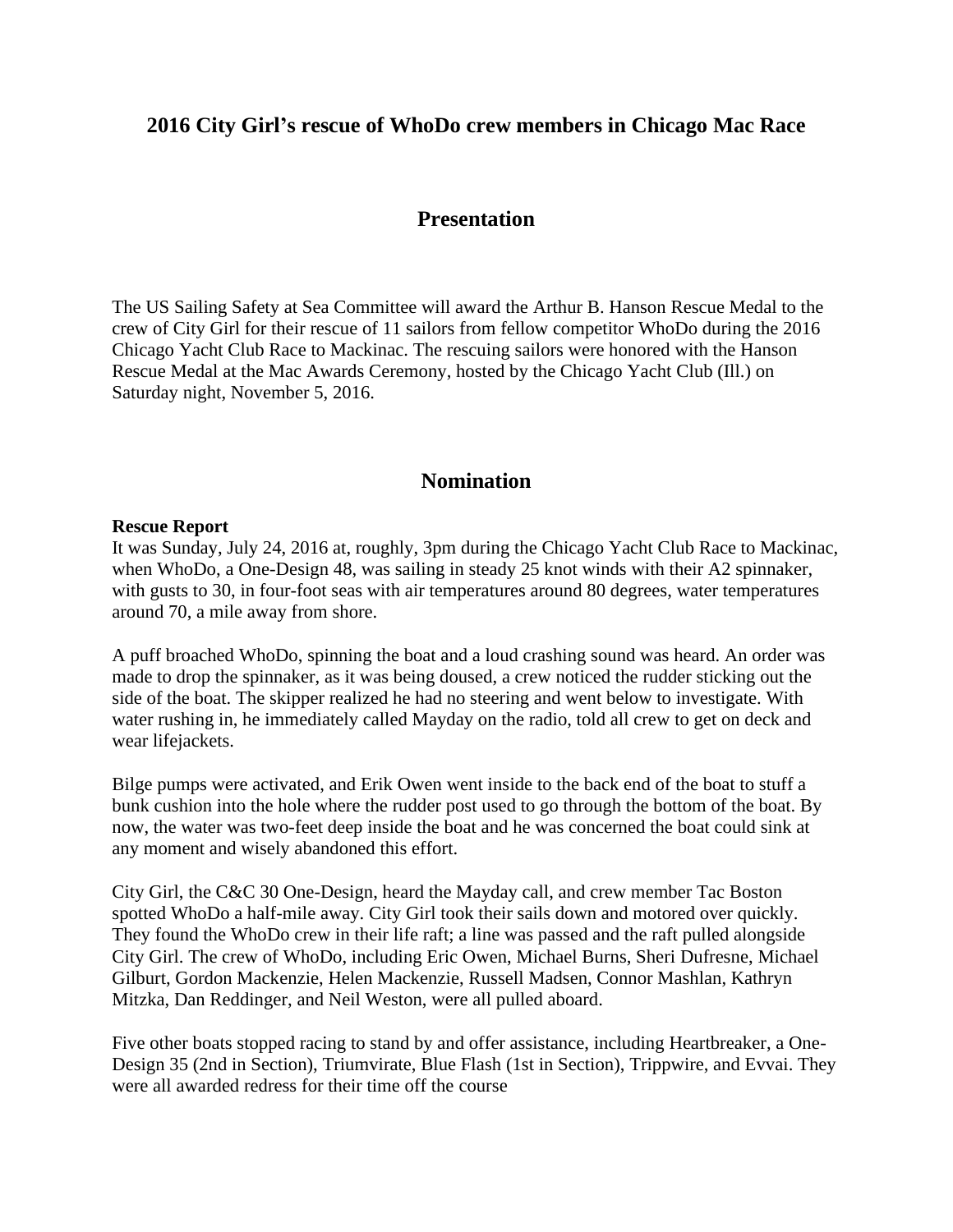The United States Coast Guard was informed of the recovery and City Girl motored to Leland, Michigan to drop off the WhoDo crew.

For rescuing their fellow mariners in challenging conditions, US Sailing is pleased to award the Arthur B. Hanson Rescue Medal to the crew of City Girl including William Bremer (Chicago, Ill.), Philip Barnard (Kingstown, St. Vincent), Zygmund Beatty (Cole Bay, Sint Maarten), Tac Boston (Sarnia, Ontario, CN), Erik Bremer (Austin, Texas), and John Leadingham (Concord, N.C.).

### *\* Rescue report produced by US Sailing Safety at Sea Committee.*

The Arthur B. Hanson Rescue Medal is awarded to any person who rescues or endeavors to rescue any other person from drowning, shipwreck, or other perils at sea within the territorial waters of the United States, or as part of a sailboat race or voyage that originated or stopped in the U.S.

The medal was established in 1990 by friends of the late Mr. Hanson, an ocean-racing sailor from the Chesapeake Bay, with the purpose of recognizing significant accomplishments in seamanship and collecting case studies of rescues for analysis by the Safety at Sea Committee of US Sailing for use in educational and training programs. Any individual or organization may submit a nomination for a Hanson Rescue Medal.

### **Press**



# **https://www.islandsymphony.com/city-girls-received-sailing-rescue-awards/**

The medal is given to those sailors who play an extraordinary role in rescuing other sailors. During the Chicago Yacht Club Race of 2016, City Girl crew saved Who Do crew members while they met with an accident. They saved all 11 sailors present on the yacht and showed their